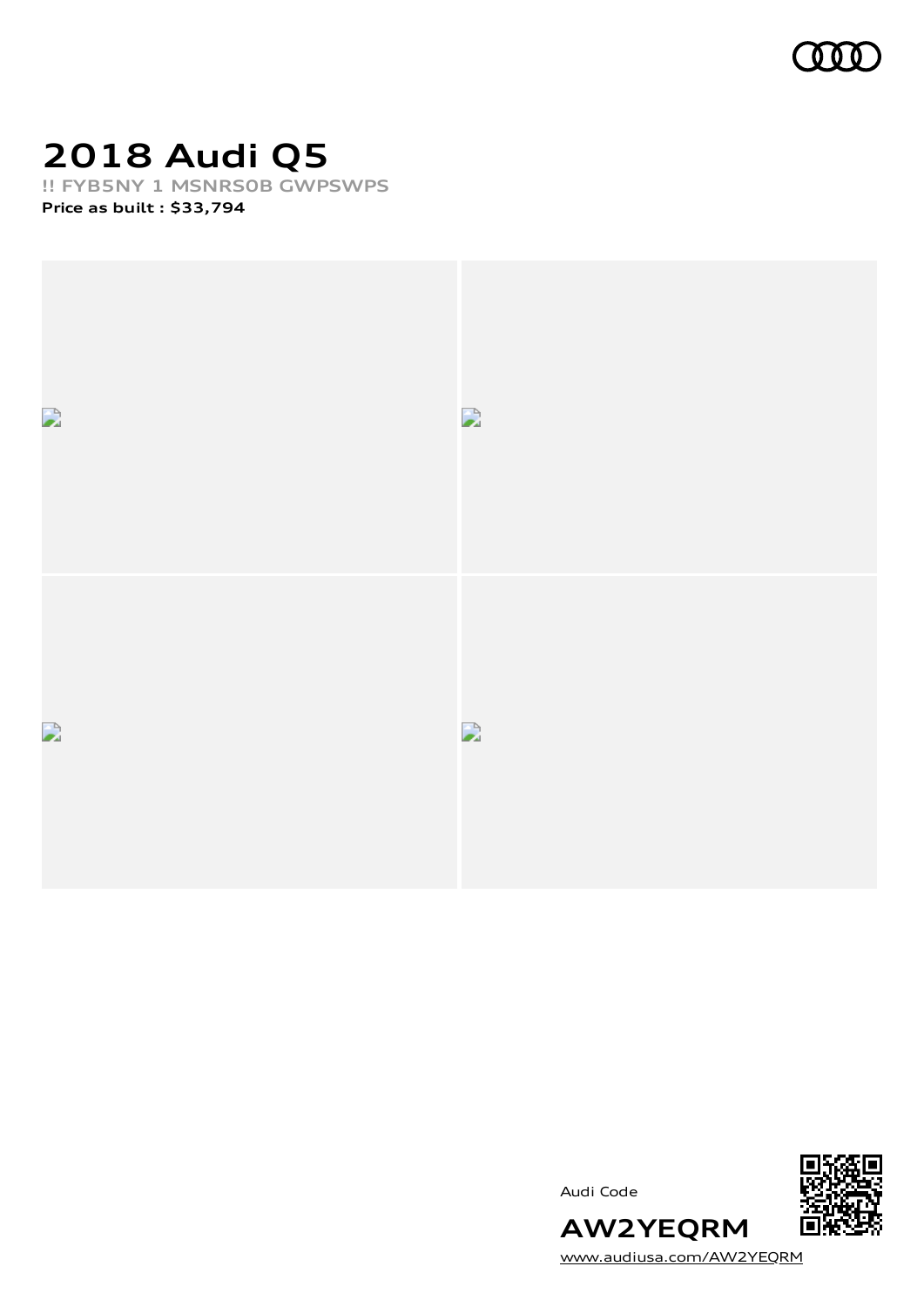#### **Summary**

**Audi 2018 Audi Q5** !! FYB5NY 1 MSNRS0B GWPSWPS

**Price as buil[t](#page-6-0)** \$33,794

**Exterior colour**

Ibis White

**Interior colour**

 $\overline{\phantom{a}}$ 

#### **Further Information**

Type of vehicle Used car Mileage 64,559 miles No

**Warranty**

**Audi Code** AW2YEQRM

**Your configuration on www.audiusa.com** [www.audiusa.com/AW2YEQRM](https://www.audiusa.com/AW2YEQRM)

**Commission number** 1bcd96310a0e09a82f04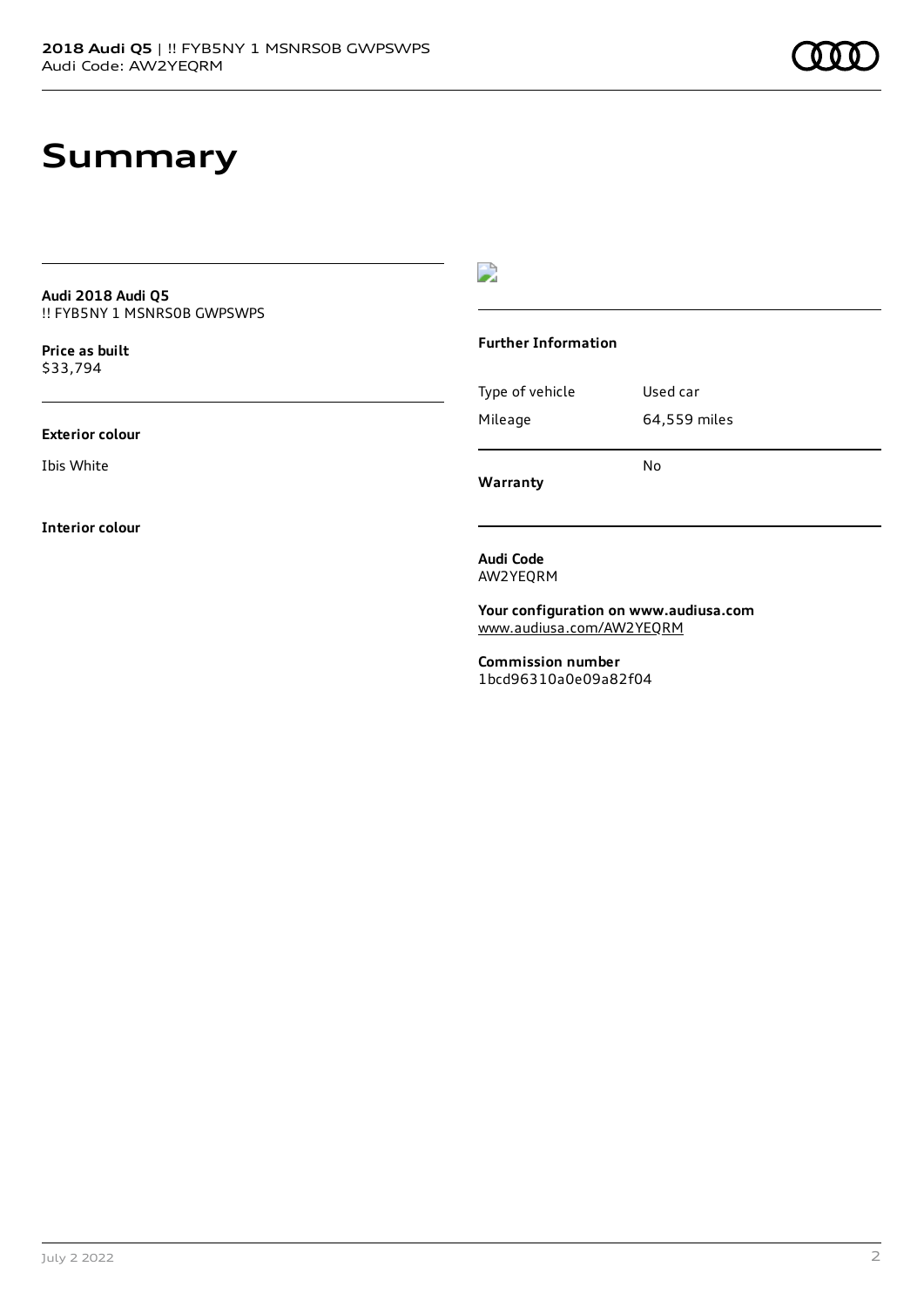

# **Standard features**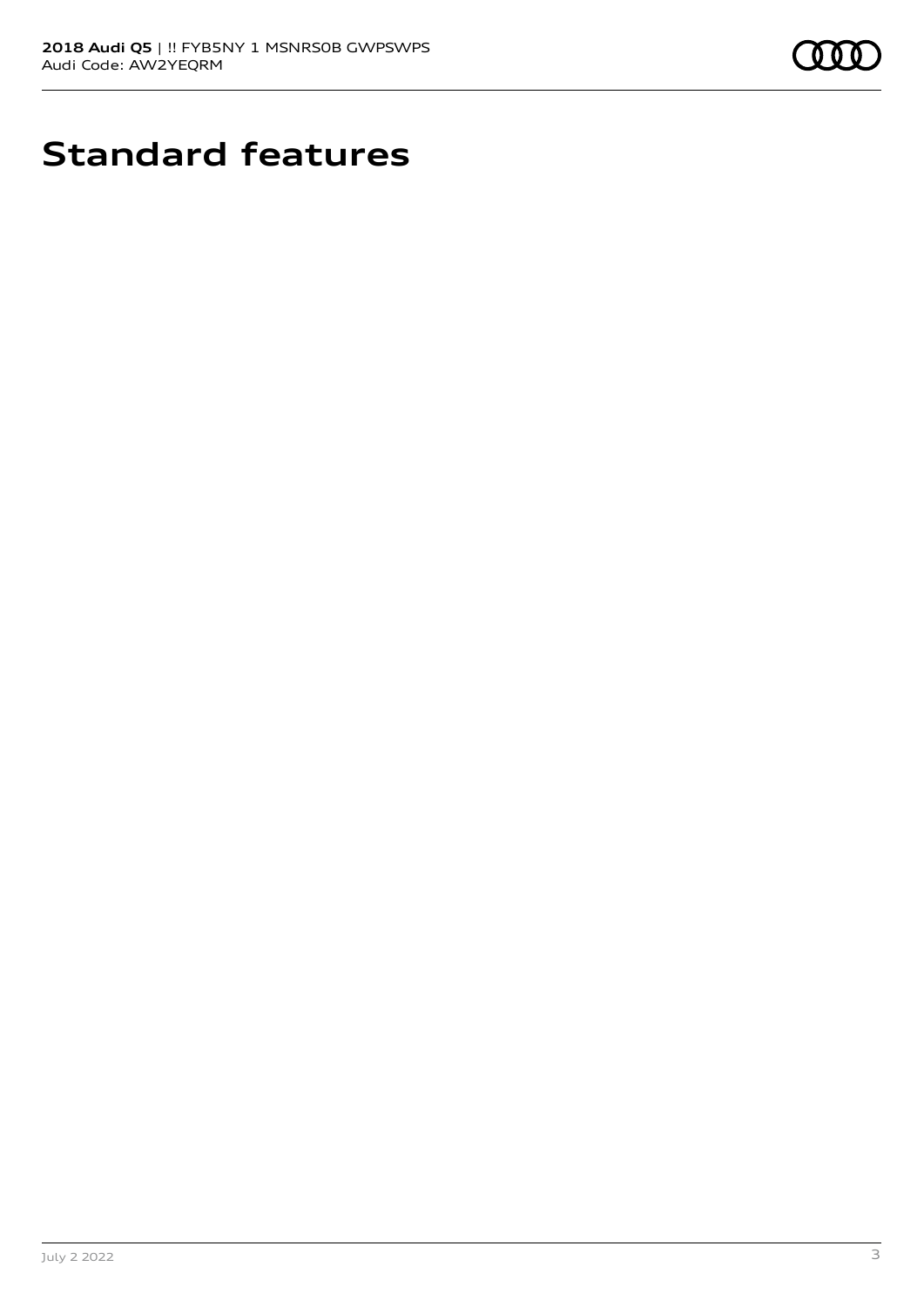## **Dealer remarks**

- 2018 Audi Q5 2.0T Premium Plus quattro INCLUDES WARRANTY, SERVICE RECORD AVAILABLE, NAVIGATION GPS NAV, RECENT TRADE IN, QUATTRO, BANG AND OLUFSON SOUND SYSTEM, REAR BACK UP CAMERA, PANORAMIC SUNROOF, Q5 2.0T Premium Plus quattro, quattro, 3-Step Heated Front Seats, 3-Step Heated Rear Seats, Audi Advanced Key, Audi Connect CARE, Audi Connect PRIME & PLUS, Audi Side Assist with Pre Sense Rear, Audi Virtual Cockpit, Bang & Olufsen 3D Sound System, Cold Weather Package, Driver Seat Memory, Full LED Headlights, Heated 3-Spoke Multifunction Steering Wheel, Heated Auto-Dimming & Power-Adjustable Mirrors, High Gloss Window Surrounds, Navigation Package, Panoramic Sunroof with Tilt/Slide & Power Sunshade, Parking System Plus (Front/Rear Acoustic Sensors), Premium Plus Package, Radio: MMI Navigation Plus System, Rear Cross Traffic Assist, SiriusXM All Access Service, Stainless Steel Door Sills, Vehicle Exit Assist. Priced below KBB Fair Purchase Price! CARFAX One-Owner. Clean CARFAX. - Air Conditioning, Climate Control, Dual Zone Climate Control, Cruise Control, Tinted Windows, Power Steering, Power Windows, Leather Steering Wheel, Leather Shifter, Power Drivers Seat, Power Passenger Seat, Memory Seat Position, Roof Rack, Rear Air Conditioning, Wood Trim, Clock, Tachometer, Digital Info Center, Homelink System, Tilt Steering Wheel, Telescoping Steering Wheel, Steering Wheel Radio Controls, Sunroof, Moonroof, Driver Airbag, Passenger Airbag, Side Airbags, Keyless Entry, Security System, ABS Brakes, Traction Control, Dynamic Stability, Rear Defogger, Fog Lights, Intermittent Wipers, AM/FM, CD Player, Alloy Wheels, 5.302 Axle Ratio, Wheels: 8 x 18 5-Double-Spoke Dynamic Design, 8-Way Power Front Bucket Seats, Leather Seating Surfaces, Radio: Audi Sound System with 7 TFT Color Display, Turn signal indicator mirrors, Auto-dimming Rear-View mirror, 10 Speakers, Compass, Manual-shift auto: S tronic, High intensity discharge headlights: Xenon plus, Exterior Parking Camera Rear, 4-Wheel Disc Brakes, Front Bucket Seats, Front Center Armrest, Power Liftgate, Spoiler, Automatic temperature control, Brake assist, Bumpers: body-color, Delay-off headlights, Driver door bin, Driver vanity mirror, Dual front impact airbags, Dual front side impact airbags, Four wheel independent suspension, Front anti-roll bar, Front reading lights, Genuine wood console insert, Genuine wood dashboard insert, Genuine wood door panel insert, Heated door mirrors, Illuminated entry, Low tire pressure warning, Occupant sensing airbag, Outside temperature display, Overhead airbag, Overhead console, Passenger door bin, Passenger vanity mirror, Power door mirrors, Power driver seat, Radio data system, Rain sensing wipers, Rear anti-roll bar, Rear reading lights, Rear seat center armrest, Rear window wiper, Split folding rear seat, Telescoping steering wheel Aux. Audio Input, Bluetooth, Carpeted Floor Mats, Center Arm Rest, Child Proof Door Locks, Daytime Running Lights, Front Heated Seats, Overhead Console, Power Lift Gate, Premium Sound, Rear Fog Lamps, Rear Spoiler, Rear Spoiler, Rear Wipers, Remote Trunk Lid, Reverse Camera, Roll Stability Control, Side Curtain Airbags, Tire Pressure Monitor, Vanity Mirrors -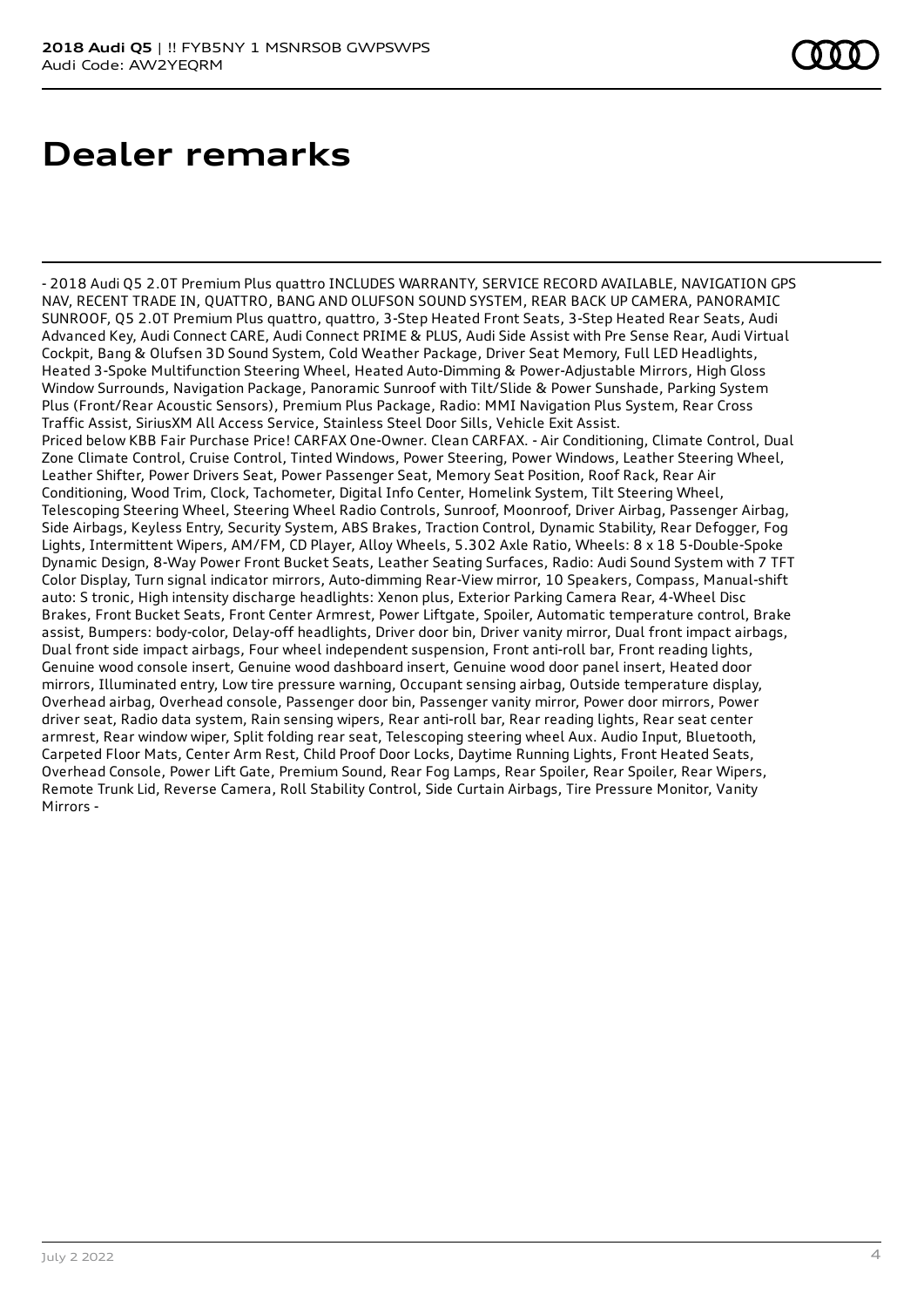

## **Technical Specifications**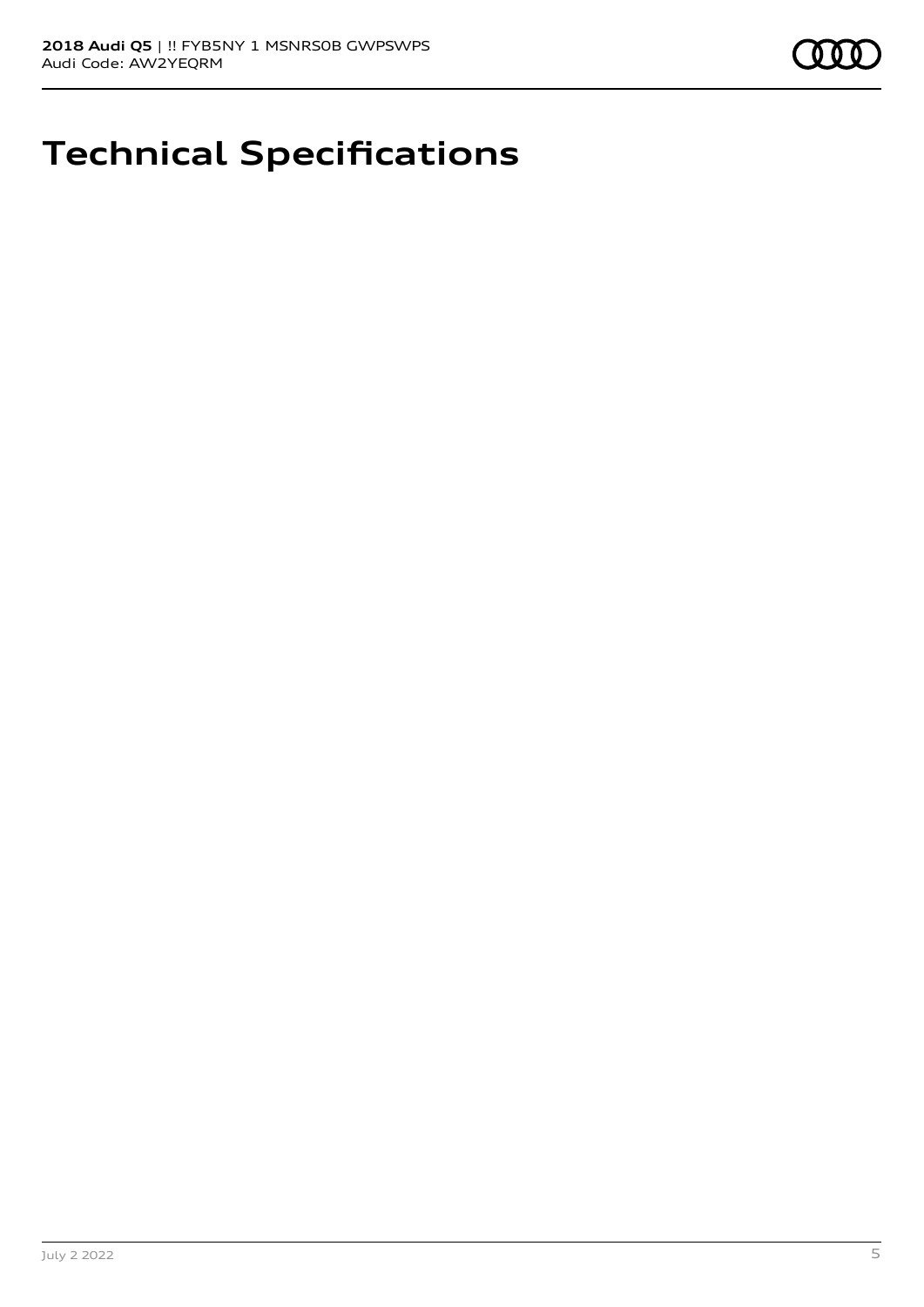#### **Contact**

Dealer **Audi Eatontown**

95 Route 36 07724 Eatontown NJ

Phone: 7324838400 FAX: 7323892893

www: [https://www.audieatontownnj.com](https://www.audieatontownnj.com/)